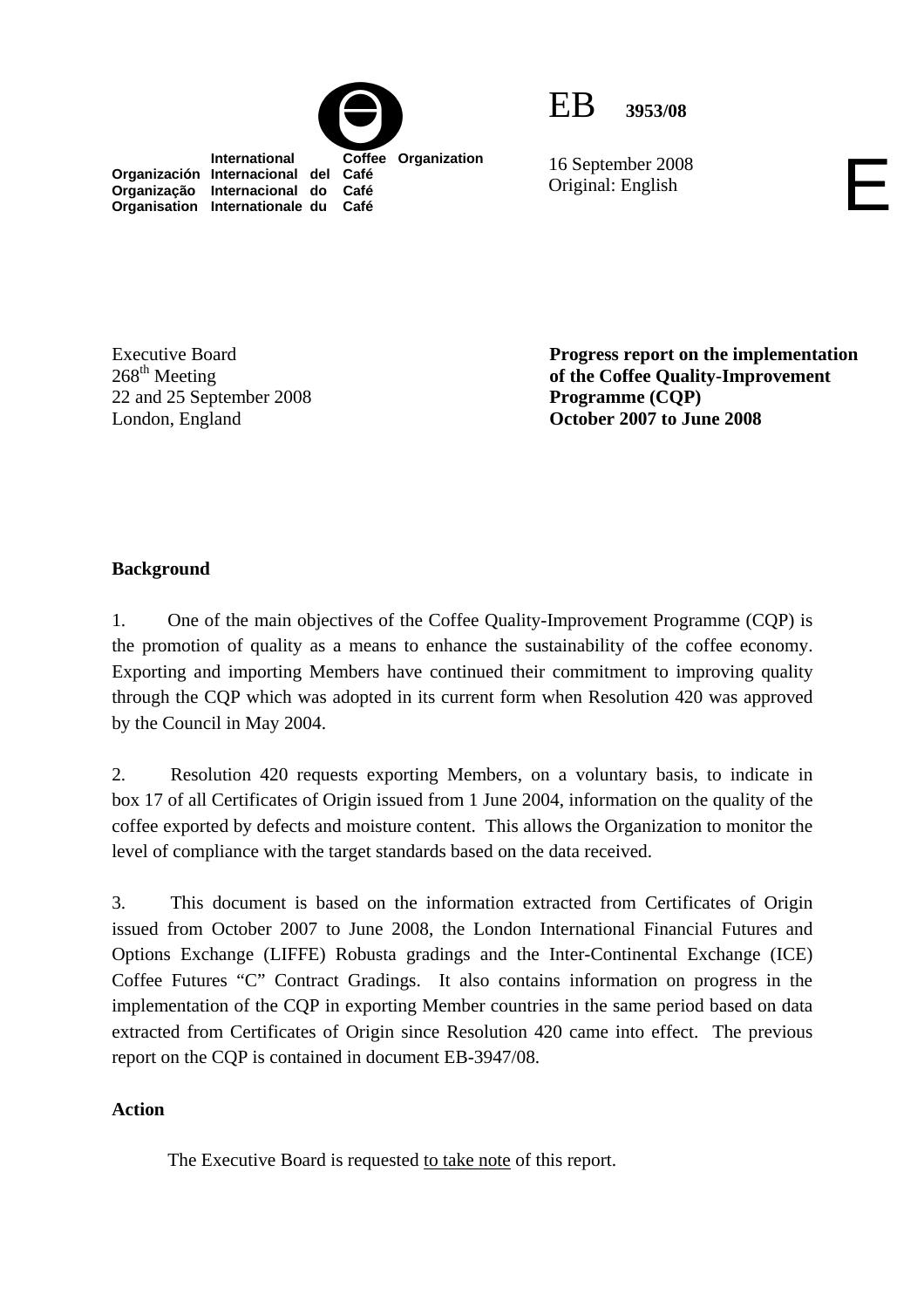# **PROGRESS REPORT ON THE IMPLEMENTATION OF THE COFFEE QUALITY-IMPROVEMENT PROGRAMME (CQP) OCTOBER 2007 TO JUNE 2008**

1. There are 28 exporting Members providing information on the quality of the coffee they export, through Certificates of Origin. These 28 exporting Members accounted for nearly 67% of world exports from October 2007 to June 2008.

2. In the first 9 months of coffee year 2007/08, the volume of green coffee exported by 24 Members**<sup>1</sup>** providing information on the quality of their exports amounted to nearly 43.6 million bags, of which nearly 40 million bags (91.7%) were Arabica and 3.6 million bags were Robusta (8.3%).

3. Graph 1 shows the volume of green coffee classified under "S" (in full compliance with moisture and defects standards set out in Resolution 420) from October to June in the first 9 months of coffee years 2005/06 to 2007/08. Detailed information on the total volume of green coffee exported by the 28 exporting Members from October 2007 to June 2008, in accordance with the parameters set out in Resolution 420 is given in Table 2.

4. Total exports of green coffee from October 2007 to June 2008 amounted to 66.3 million bags, of which 44 million bags of Arabica (66.3%) and 22.3 million bags of Robusta (33.7%). In view of the information given in paragraph 2, the total volume of green coffee in full compliance with Resolution 420 amounts to nearly 65% of all green coffee traded. Table 3 shows the volume of green coffee exported by all exporting countries and that of the green coffee exported in accordance with the parameters of Resolution 420.

5. The volume of coffee graded by LIFFE which was deemed to have failed to comply with the targets of Resolution 420 from October 2007 to June 2008 amounted to 1.77 million bags. This represents an increase of over 84% compared to the same period in 2006/07 when 958,667 bags failed LIFFE gradings standards, and an increase of nearly 130% compared to 2005/06. In the first 9 months of coffee year 2007/08, over 47% failed the grading analysis in Antwerp and over 30% in Trieste. According to LIFFE data, over 68% of this coffee was shipped from Vietnam and over 11% from Côte d'Ivoire (see Table 4 for the volume of the coffee that failed LIFFE gradings from October 2007 to June 2008 by origin and by port). Graph 2 gives the volume of LIFFE gradings deemed to fall below the CQP target standards from October to June: 2005/06 to 2007/08.

6. The authorities in Vietnam will be continuing their efforts to educate growers to focus on improving the quality of their coffee. As the Robusta group indicator price reached the highest levels for over a decade, this could be an incentive to gradually introduce the perception that better premiums can be achieved with better quality coffees.

 $\overline{a}$ 

<sup>&</sup>lt;sup>1</sup> It should be noted that, as at 15 September 2008, data on Certificates of Origin had not been received from *some exporting Members participating in the CQP for the period October 2007 to June 2008.*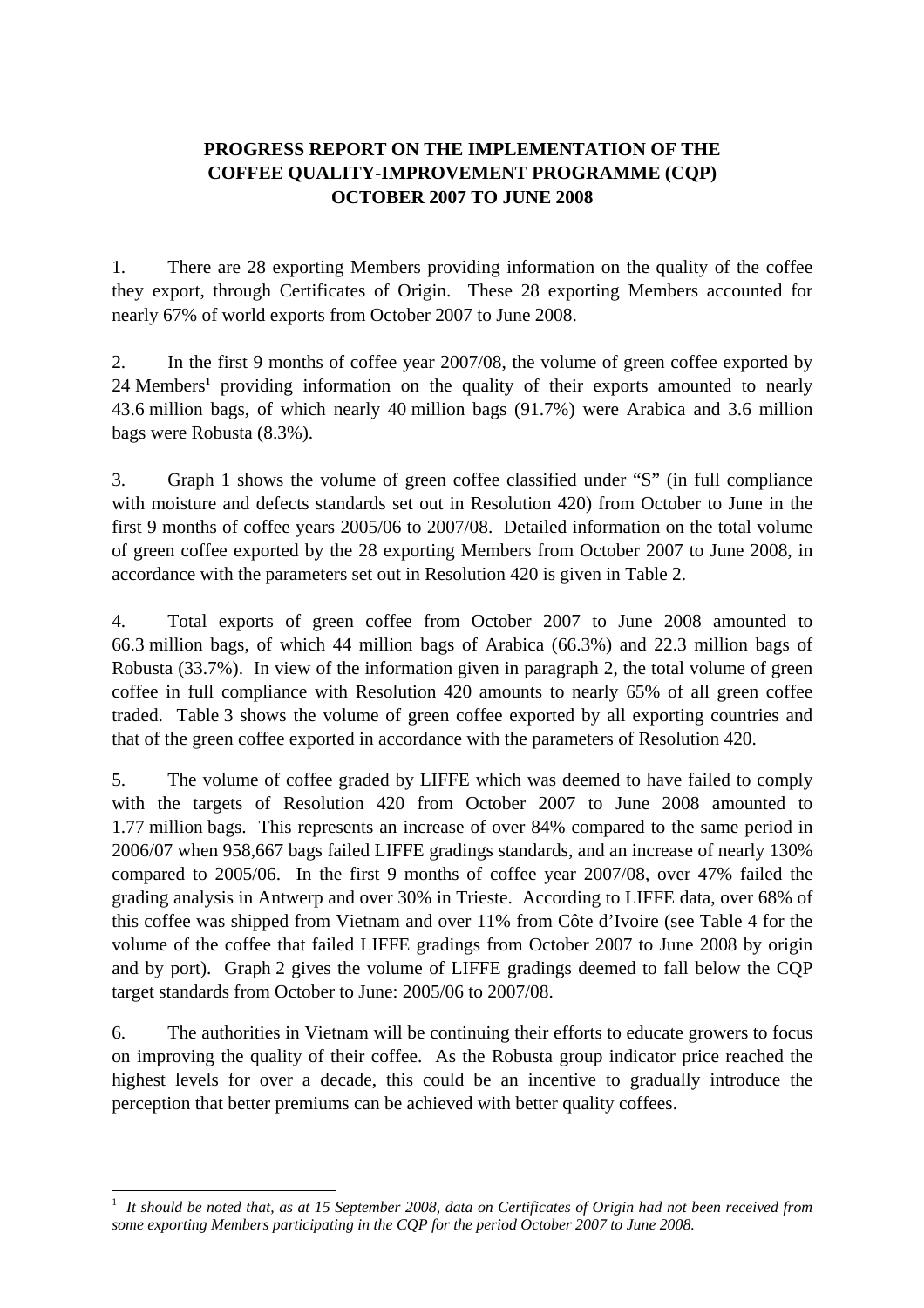7. Regular reports on the Coffee "C" contract grading analysis are posted on the ICE website, showing the monthly summary and year to date results on the pass/fail results by origin. Based on these reports, in the period October 2007 to June 2008, over 83% of the coffee graded by ICE passed the original gradings analysis. The original analysis on grade, cup and colour quality achieved "pass" levels of approximately 95%, 78% and 97%, respectively – see Table 5.

8. The Organization will continue to monitor LIFFE and ICE gradings as well as compliance with Resolution 420 by exporting Members.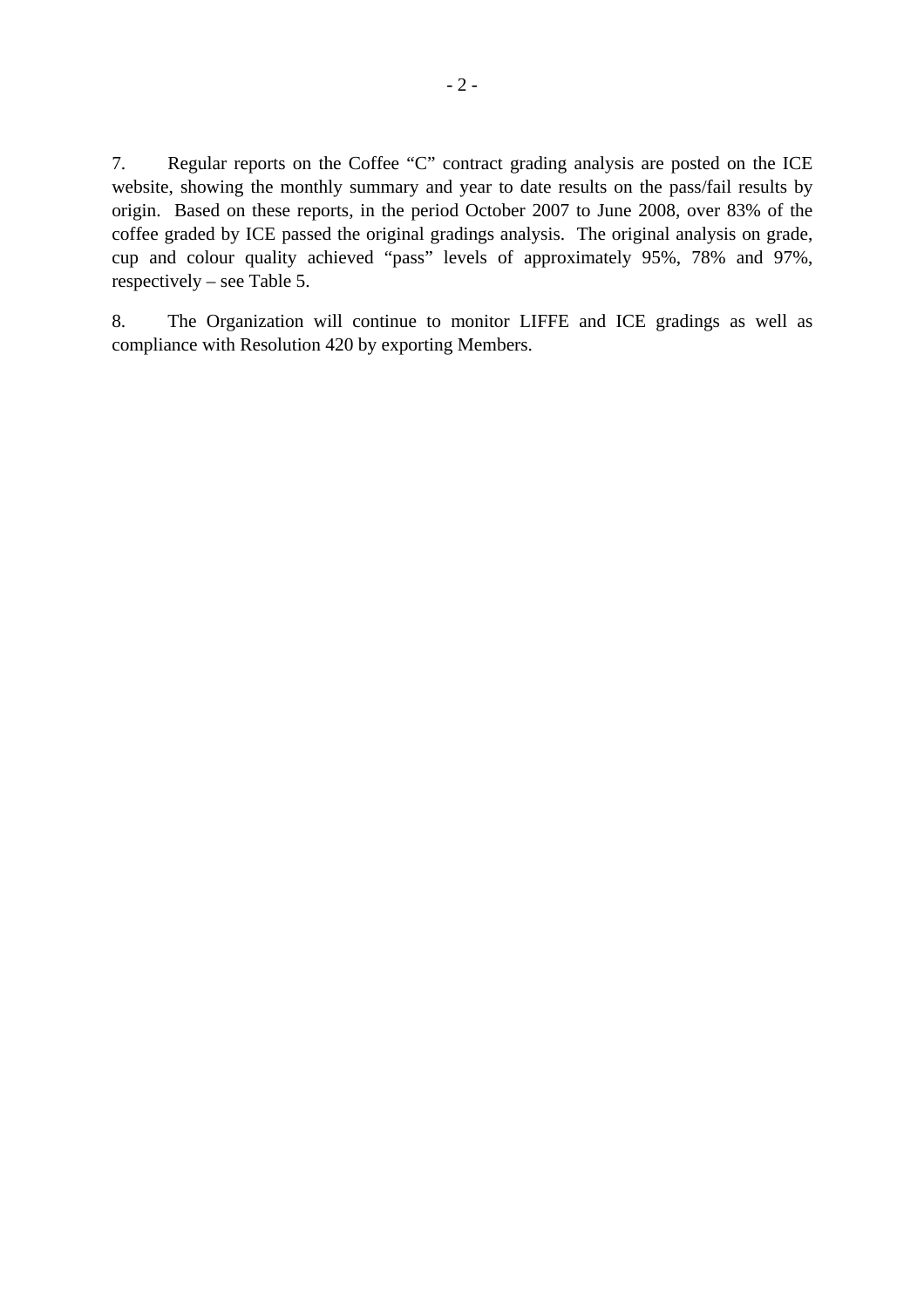## **Table 1: Exports of green coffee by the 28 Members participating in the CQP Volume by type and equivalent percentage share**

| October 2007 to June 2008 |  |
|---------------------------|--|
| 60-ka haas                |  |

| oo-kg dags   |                |         |           |          |  |  |  |  |  |  |  |
|--------------|----------------|---------|-----------|----------|--|--|--|--|--|--|--|
| <b>Total</b> | <b>Arabica</b> | % share | Robusta   | % share  |  |  |  |  |  |  |  |
| 5 2 4 0      |                | 0.00    | 5 2 4 0   | 100.00   |  |  |  |  |  |  |  |
| 17943838     | 16 813 277     | 93.70   | 1 130 562 | 6.30     |  |  |  |  |  |  |  |
| 357 067      | 31 264         | 8.76    | 325 803   | 91.24    |  |  |  |  |  |  |  |
| 8 573 074    | 8 573 074      | 100.00  |           | 0.00     |  |  |  |  |  |  |  |
| 112 009      | 30 096         | 26.87   | 81 913    | 73.13    |  |  |  |  |  |  |  |
| 1 019 440    | 1 019 440      | 100.00  |           | 0.00     |  |  |  |  |  |  |  |
| 3 0 1 7      | 3 0 1 7        | 100.00  | $\theta$  | 0.00     |  |  |  |  |  |  |  |
| 31 901       | 31 901         | 100.00  |           | 0.00     |  |  |  |  |  |  |  |
| 82 752       | 58 104         | 70.21   | 24 648    | 29.79    |  |  |  |  |  |  |  |
| 1 148 291    | 1 148 291      | 100.00  | 0         | $0.00\,$ |  |  |  |  |  |  |  |
| 2 017 490    | 2017490        | 100.00  |           | 0.00     |  |  |  |  |  |  |  |
| 2 966 802    | 2 945 297      | 99.28   | 21 505    | 0.72     |  |  |  |  |  |  |  |
| 2 796 114    | 2 796 114      | 100.00  |           | 0.00     |  |  |  |  |  |  |  |
| 2 006 061    | 629 642        | 31.39   | 1 376 419 | 68.61    |  |  |  |  |  |  |  |
| 16795        | 16795          | 100.00  |           | $0.00\,$ |  |  |  |  |  |  |  |
| 19 410       | 19410          | 100.00  |           | $0.00\,$ |  |  |  |  |  |  |  |
| 1 447 598    | 1417308        | 97.91   | 30 290    | 2.09     |  |  |  |  |  |  |  |
| 1 136 011    | 1 136 011      | 100.00  |           | 0.00     |  |  |  |  |  |  |  |
| 748 628      | 742 123        | 99.13   | 6 5 0 5   | 0.87     |  |  |  |  |  |  |  |
| 562 118      | 428 708        | 76.27   | 133 410   | 23.73    |  |  |  |  |  |  |  |
| 112 008      | $\Omega$       | 0.00    | 112 008   | 100.00   |  |  |  |  |  |  |  |
| 418 743      | 70 307         | 16.79   | 348 436   | 83.21    |  |  |  |  |  |  |  |
| 44 380       | 44 380         | 100.00  | 0         | 0.00     |  |  |  |  |  |  |  |
| 43 568 785   | 39 972 046     |         | 3 596 739 |          |  |  |  |  |  |  |  |
| 100.00       | 91.74          |         | 8.26      |          |  |  |  |  |  |  |  |
|              |                |         |           |          |  |  |  |  |  |  |  |

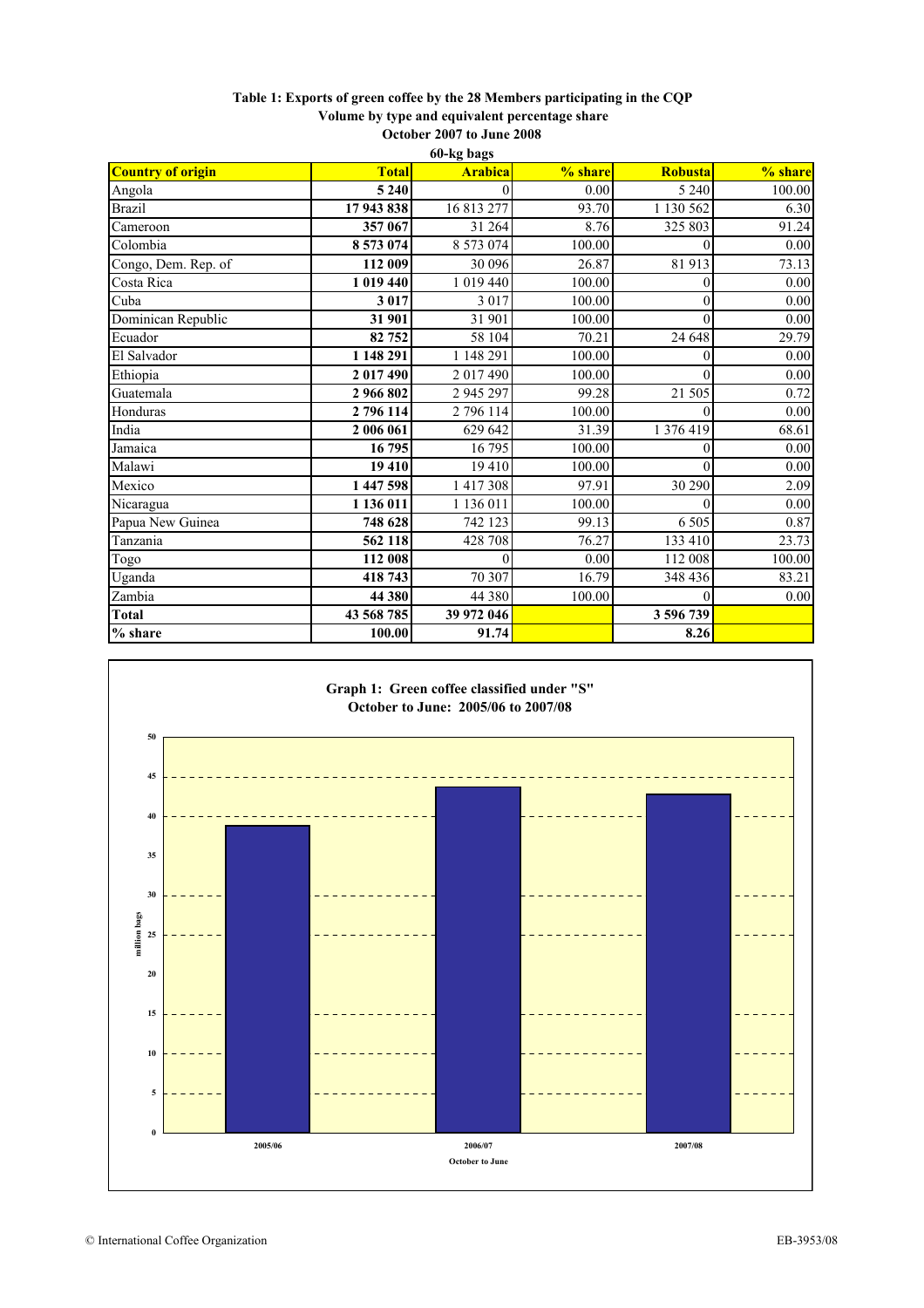### **VOLUME OF GREEN COFFEE EXPORTED UNDER "S" COMPARED TO THE VOLUME OF TOTAL GREEN COFFEE AND ITS PERCENTAGE IN THE TOTAL OCTOBER 2007 to JUNE 2008**

**(60-kg bags)**

|                                    | <b>Total green coffee</b> | <b>Total green coffee</b><br>in full compliance<br>with defect and<br>moisture standards | Green coffee under<br>"S" as a % of total |  |  |
|------------------------------------|---------------------------|------------------------------------------------------------------------------------------|-------------------------------------------|--|--|
| Exporting country                  | exported                  | ("S")                                                                                    | green exported                            |  |  |
| <b>Angola</b>                      | 5 2 4 0                   | 4670                                                                                     | 89.12                                     |  |  |
| Benin                              | 0                         | 0                                                                                        |                                           |  |  |
| <b>Bolivia</b>                     | 51 191                    | $\boldsymbol{0}$                                                                         | 0.00                                      |  |  |
| <b>Brazil</b>                      | 17943838                  | 17 936 079                                                                               | 99.96                                     |  |  |
| <b>Burundi</b>                     | 126 000                   | 0                                                                                        | 0.00                                      |  |  |
| <b>Cameroon</b>                    | 395 686                   | 208 776                                                                                  | 52.76                                     |  |  |
| Central African Rep.               | 41 000                    | 0                                                                                        | 0.00                                      |  |  |
| Colombia                           | 8 5 7 3 0 7 4             | 8 5 6 1 1 2 7                                                                            | 99.86                                     |  |  |
| Congo, Dem. Rep. of                | 160 948                   | 111 687                                                                                  | 69.39                                     |  |  |
| Congo, Rep. of                     | $\theta$                  | 0                                                                                        |                                           |  |  |
| <b>Costa Rica</b>                  | 1 0 19 4 39               | 1 016 507                                                                                | 99.71                                     |  |  |
| Côte d'Ivoire                      | 1 122 617                 | $\theta$                                                                                 | 0.00                                      |  |  |
| Cuba                               | 3 0 1 7                   | 2817                                                                                     | 93.38                                     |  |  |
| <b>Dominican Republic</b>          | 31 901                    | 31 901                                                                                   | 100.00                                    |  |  |
| <b>Ecuador</b>                     | 86889                     | 82752                                                                                    | 95.24                                     |  |  |
| <b>El Salvador</b>                 | 1 148 291                 | 1 100 594                                                                                | 95.85                                     |  |  |
| Ethiopia                           | 2017489                   | 2 017 490                                                                                | 100.00                                    |  |  |
| <b>Gabon</b>                       | $\theta$                  | 0                                                                                        |                                           |  |  |
| Ghana                              | 12 049                    | 0                                                                                        | 0.00                                      |  |  |
| <b>Guatemala</b>                   | 2966798                   | 2 966 802                                                                                | 100.00                                    |  |  |
| Guinea                             | 303 128                   | 0                                                                                        | 0.00                                      |  |  |
| Haiti                              | 13 379                    | 0                                                                                        | 0.00                                      |  |  |
| <b>Honduras</b>                    | 2 796 114                 | 2 796 114                                                                                | <b>100.00</b>                             |  |  |
| <b>India</b>                       | 2 006 061                 | 1 946 228                                                                                | 97.02                                     |  |  |
| Indonesia                          | 3 296 401                 | 0                                                                                        | 0.00                                      |  |  |
| Jamaica                            | 16 983                    | 13 13 6                                                                                  | 77.35                                     |  |  |
| Kenya                              | 481 267                   | 0                                                                                        | 0.00                                      |  |  |
| Madagascar                         | 80 000                    | $\boldsymbol{0}$                                                                         | 0.00                                      |  |  |
| <b>Malawi</b>                      | 20 903                    | 6474                                                                                     | 30.97                                     |  |  |
| <b>Mexico</b>                      | 1 447 598                 | 1 447 598                                                                                | 100.00                                    |  |  |
| Nicaragua                          | 1 137 908                 | 1 136 011                                                                                | 99.83                                     |  |  |
| Nigeria                            | 4 5 7 3                   | 0                                                                                        | 0.00                                      |  |  |
| Panama                             | 78 475                    | $\boldsymbol{0}$                                                                         | 0.00                                      |  |  |
| Papua New Guinea                   | 748 628                   | 739 271                                                                                  | 98.75                                     |  |  |
| Paraguay                           | 3 1 1 0                   | 0                                                                                        | 0.00                                      |  |  |
| <b>Philippines</b>                 | $\theta$                  | $\boldsymbol{0}$                                                                         |                                           |  |  |
| Rwanda                             | 195 000                   | 0                                                                                        | 0.00                                      |  |  |
| Tanzania                           | 562 118                   | 562 118                                                                                  | 100.00                                    |  |  |
| Thailand                           | 116 500                   | 0                                                                                        | 0.00                                      |  |  |
| <b>Togo</b>                        | 112 007                   | 111 186                                                                                  | 99.27                                     |  |  |
| <b>Uganda</b>                      | 2 3 4 8 9 0 2             | 109 894                                                                                  | 4.68                                      |  |  |
| Venezuela, Bol. Rep. of            | 40 546                    | $\overline{0}$                                                                           | 0.00                                      |  |  |
| Vietnam                            | 12 547 321                | 0                                                                                        | 0.00                                      |  |  |
| Zambia                             | 44 380                    | 44 380                                                                                   | 100.00                                    |  |  |
| Zimbabwe                           | 24 651                    | 0                                                                                        | 0.00                                      |  |  |
| <b>Sub-total exporting Members</b> | 64 131 419                | 42 953 612                                                                               | 66.98                                     |  |  |
| Sub-total others 1/                | 2 135 167                 | 0                                                                                        |                                           |  |  |
| All exporting countries            | 66 266 586                | 42 953 612                                                                               | 64.82                                     |  |  |

Countries in bold italics are those participating in the CQP programme applying Resolution 420

1/ Guyana, Lao, Liberia, Peru, Sierra Leone, Sri Lanka, Timor-Leste, Trinidad & Tobago and Yemen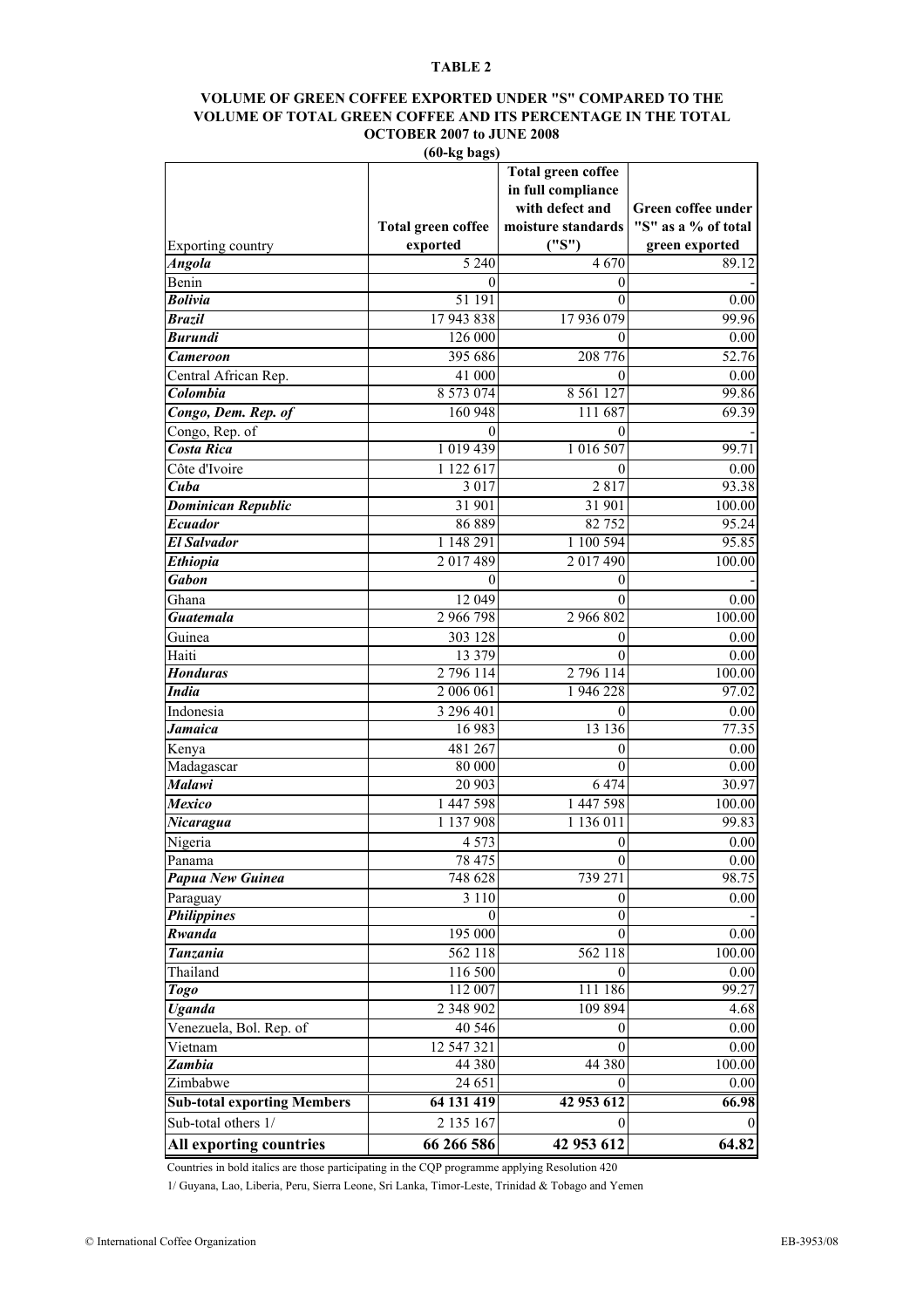#### **RESOLUTION 420: CLASSIFICATION OF GREEN COFFEE BY TYPE October 2007 to June 2008**

|                         | <b>ARABICA</b> |               |               |                  |                  |                  |  |  |  |  |
|-------------------------|----------------|---------------|---------------|------------------|------------------|------------------|--|--|--|--|
| <b>Exporting Member</b> | <b>TOTAL</b>   | "S"           | "XD"          | "XM"             | "XDM"            | Unspecified      |  |  |  |  |
| <b>Brazil</b>           | 16 813 277     | 16 805 517    | 0             | 7760             | $\theta$         | $\theta$         |  |  |  |  |
| Cameroon                | 31 264         | 11 525        | 0             | 0                | $\Omega$         | 19 739           |  |  |  |  |
| Colombia                | 8 573 074      | 8 5 6 1 1 2 7 | 0             | $\overline{0}$   | $\Omega$         | 11 947           |  |  |  |  |
| Congo, Dem. Rep. of     | 30 096         | 30 096        | 0             | 0                |                  | $\theta$         |  |  |  |  |
| Costa Rica              | 1019439        | 1 016 507     | 1 4 6 6       | 0                | 1 4 6 6          | $\Omega$         |  |  |  |  |
| Cuba                    | 3 0 1 7        | 2817          | 0             | $\boldsymbol{0}$ | $\boldsymbol{0}$ | 200              |  |  |  |  |
| Dominican Republic      | 31 901         | 31 901        | 0             | 0                | $\theta$         | $\mathbf{0}$     |  |  |  |  |
| Ecuador                 | 58 104         | 58 104        | 0             | $\theta$         | $\theta$         | $\mathbf{0}$     |  |  |  |  |
| El Salvador             | 1 148 290      | 1 100 594     | 29 124        | 5 2 9 0          | 12 966           | 316              |  |  |  |  |
| Ethiopia                | 2017490        | 2017490       | 0             | 0                | $\theta$         | $\theta$         |  |  |  |  |
| Guatemala               | 2 945 297      | 2 945 297     | 0             | $\theta$         | $\theta$         | $\boldsymbol{0}$ |  |  |  |  |
| Honduras                | 2 796 114      | 2 796 114     | $\theta$      | $\boldsymbol{0}$ | $\theta$         | $\boldsymbol{0}$ |  |  |  |  |
| India                   | 629 642        | 569 809       | 59 827        | 0                | $\theta$         | 6                |  |  |  |  |
| Jamaica                 | 16795          | 13 136        | 0             | 0                | $\theta$         | 3659             |  |  |  |  |
| Malawi                  | 19410          | 6 4 7 4       | 0             | $\overline{0}$   | $\theta$         | 12 9 36          |  |  |  |  |
| Mexico                  | 1417308        | 1417308       | 0             | $\overline{0}$   | $\Omega$         | $\boldsymbol{0}$ |  |  |  |  |
| Nicaragua               | 1 136 011      | 1 136 011     | 0             | 0                | $\theta$         | $\mathbf{0}$     |  |  |  |  |
| Papua New Guinea        | 742 124        | 732 842       | 9 2 8 2       | $\overline{0}$   | $\theta$         | $\mathbf{0}$     |  |  |  |  |
| Tanzania                | 428 708        | 428 708       | 0             | $\boldsymbol{0}$ | $\overline{0}$   | $\theta$         |  |  |  |  |
| Uganda                  | 70 30 5        | 34 487        | $\theta$      | 0                | $\theta$         | 35818            |  |  |  |  |
| Zambia                  | 44 380         | 44 380        | $\theta$      | $\theta$         | $\Omega$         | $\Omega$         |  |  |  |  |
| Total                   | 39 972 046     | 39 760 244    | <b>99 699</b> | 13 050           | 14 4 32          | 84 621           |  |  |  |  |

|                         | <b>ROBUSTA</b> |           |          |      |       |                 |  |  |  |  |
|-------------------------|----------------|-----------|----------|------|-------|-----------------|--|--|--|--|
| <b>Exporting Member</b> | <b>TOTAL</b>   | "S"       | "XD"     | "XM" | "XDM" | Unspecified     |  |  |  |  |
| Angola                  | 5 2 4 0        | 4670      | 570      |      |       | $\overline{0}$  |  |  |  |  |
| <b>Brazil</b>           | 1 130 562      | 1 130 562 | $\theta$ |      |       | $\theta$        |  |  |  |  |
| Cameroon                | 325 803        | 197 251   | $\theta$ | 0    |       | 128 552         |  |  |  |  |
| Congo, Dem. Rep. of     | 81 913         | 81 591    | 0        |      |       | 322             |  |  |  |  |
| Ecuador                 | 24 648         | 24 648    | 0        |      |       | $\overline{0}$  |  |  |  |  |
| Gabon                   |                |           | 0        | 0    |       | $\overline{0}$  |  |  |  |  |
| Guatemala               | 21 505         | 21 505    | 0        |      |       | $\overline{0}$  |  |  |  |  |
| India                   | 1 376 419      | 1 376 419 | 0        |      |       | $\overline{0}$  |  |  |  |  |
| Mexico                  | 30 290         | 30 290    | 0        | 0    |       | $\vert 0 \vert$ |  |  |  |  |
| Papua New Guinea        | 6 5 0 5        | 6429      | 76       |      |       | $\overline{0}$  |  |  |  |  |
| Tanzania                | 133 410        | 133 410   | $\theta$ | 0    |       | $\Omega$        |  |  |  |  |
| Togo                    | 112 008        | 111 186   | 822      | 0    |       | $\theta$        |  |  |  |  |
| Uganda                  | 348 436        | 75 407    | 0        | 0    |       | 273 029         |  |  |  |  |
| Total                   | 3 596 739      | 3 193 368 | 1468     |      |       | 401 903         |  |  |  |  |

"S" = coffee is in full compliance with defect and moisture standards

"XD" = coffee does not conform with the target defects standard

"XM" = coffee does not conform with the target moisture standard

"XDM" = coffee does not conform with either standard (target defect or moisture)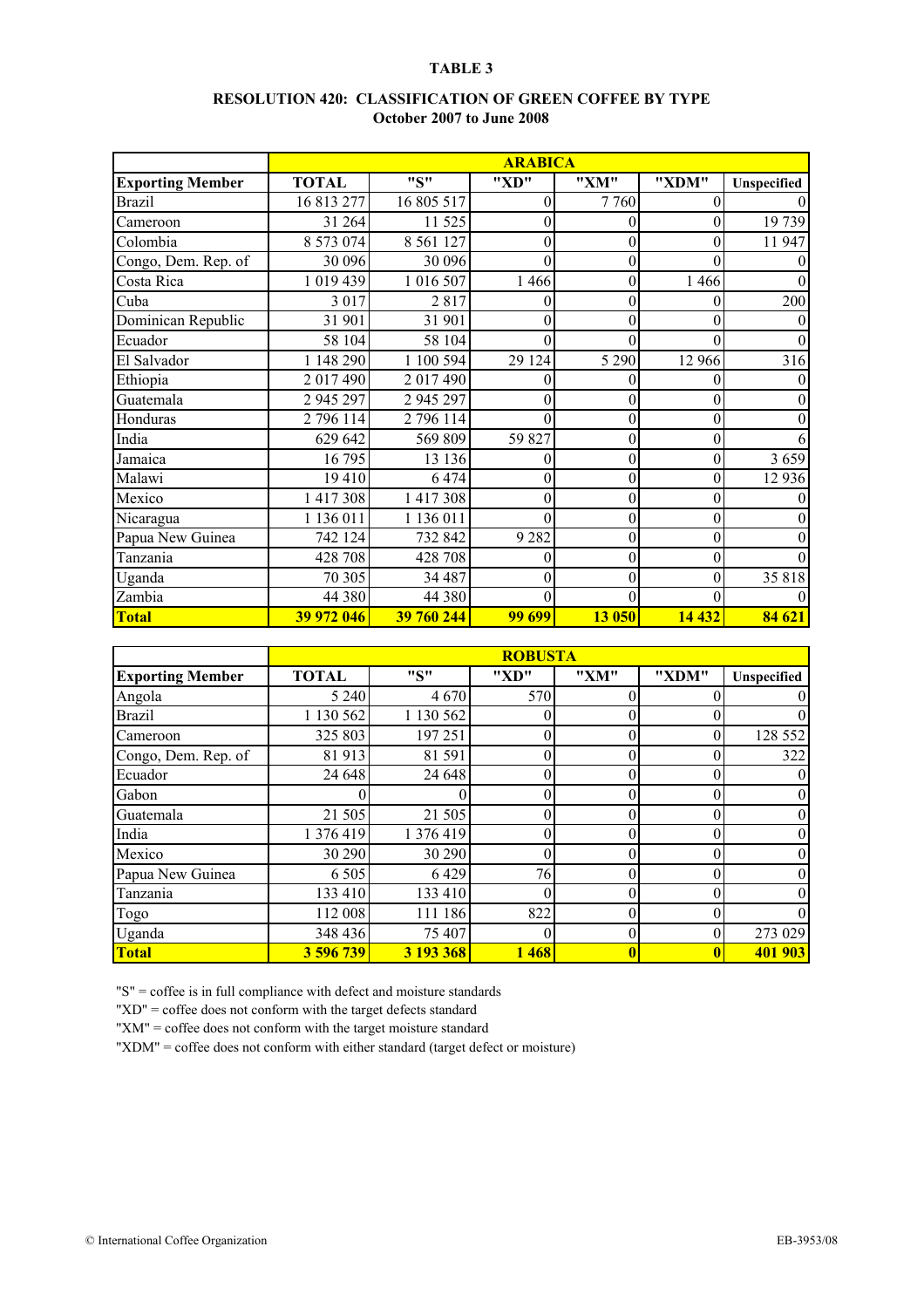| Volume of Robusta coffee gradings by LIFFE deemed to be below the COP standards |
|---------------------------------------------------------------------------------|
| by country of origin and by port of discharge                                   |
| October 2007 to June 2008                                                       |

| Sum of 60-kg bags   | Port      |              |              |               |          |              |                         |              |                   |          |                   |                |                    | $%$ by |
|---------------------|-----------|--------------|--------------|---------------|----------|--------------|-------------------------|--------------|-------------------|----------|-------------------|----------------|--------------------|--------|
| Origin              | Amsterdam | Antwerp      | Barcelona    | <b>Bremen</b> | Genoa    |              | <b>Hamburg</b> Le Havre | London       | <b>Marseilles</b> |          | Norwich Rotterdam | <b>Trieste</b> | <b>Grand Total</b> | origin |
| <b>Brazil</b>       | $\Omega$  | 45 750       | $\Omega$     | $\Omega$      | 8833     | $\Omega$     | $\Omega$                | 3 1 6 7      | $\Omega$          | 25 750   | 1583              | 2833           | 87917              | 4.97   |
| Cameroon            | $\Omega$  | 14 167       | 1 250        | 1 000         | 11 250   | 333          | 833                     | 83           | 167               | $\Omega$ | $\Omega$          | 24 3 3 3       | 53 417             | 3.02   |
| Congo, Dem. Rep. of | $\Omega$  | 14 167       | $\Omega$     |               | 500      | $\Omega$     | $\Omega$                | $\Omega$     | $\Omega$          | $\Omega$ | $\Omega$          | 500            | 15 167             | 0.86   |
| Côte d'Ivoire       | 1 000     | 98 167       | 20833        | $\Omega$      | 54 250   | 917          | 3 500                   | $\Omega$     | 5 3 3 3           | $\Omega$ | $\Omega$          | 20 333         | 204 333            | 11.56  |
| Ecuador             | $\Omega$  | $\mathbf{0}$ | $\Omega$     | $\Omega$      | $\Omega$ | $\mathbf{0}$ | $\Omega$                | $\mathbf{0}$ | $\Omega$          | 1583     | $\Omega$          | $\mathbf{0}$   | 1583               | 0.09   |
| Ghana               | $\Omega$  | 167          | $\Omega$     | $\Omega$      | $\Omega$ | $\Omega$     | $\Omega$                | $\Omega$     | $\mathbf{0}$      |          | $\Omega$          | $\mathbf{0}$   | 167                | 0.01   |
| Guinea              | $\Omega$  | 8 5 0 0      | 4 500        | 6 7 5 0       | 2833     | 4 6 6 7      | 1 500                   | $\mathbf{0}$ | $\mathbf{0}$      | $\theta$ | $\Omega$          | 3 3 3 3        | 32 083             | 1.82   |
| India               | $\Omega$  | 500          | $\Omega$     | $\Omega$      | $\Omega$ | $\Omega$     | $\Omega$                | 83           | $\mathbf{0}$      | $\Omega$ | $\Omega$          | 417            | 1 000              | 0.06   |
| Indonesia           | $\Omega$  | 2 500        | $\mathbf{0}$ | 500           | 5 2 5 0  | 1417         | $\Omega$                | $\mathbf{0}$ | $\mathbf{0}$      | 1583     | $\Omega$          | 24 8 33        | 36 083             | 2.04   |
| Liberia             | $\Omega$  | 250          | $\Omega$     | $\Omega$      | $\Omega$ | $\Omega$     | $\Omega$                | $\Omega$     | $\Omega$          | $\Omega$ | $\Omega$          | $\Omega$       | 250                | 0.01   |
| Madagascar          | $\Omega$  | 4917         | 500          | $\Omega$      | $\Omega$ | 4833         | 6333                    | $\Omega$     | $\mathbf{0}$      | $\Omega$ | $\Omega$          | 83             | 16 667             | 0.94   |
| Nigeria             | $\Omega$  | 167          | $\mathbf{0}$ | 0             | $\Omega$ | $\mathbf{0}$ | $\Omega$                | $\mathbf{0}$ | $\mathbf{0}$      | $\Omega$ | $\Omega$          | $\mathbf{0}$   | 167                | 0.01   |
| <b>Sierra Leone</b> | $\Omega$  | 9 0 0 0      | $\Omega$     | $\Omega$      | $\Omega$ | 667          | $\Omega$                | $\Omega$     | 250               | $\Omega$ | $\Omega$          | $\mathbf{0}$   | 9917               | 0.56   |
| Tanzania            | $\Omega$  | 2917         | $\Omega$     | $\Omega$      | 1 1 6 7  | $\mathbf{0}$ | $\Omega$                | $\Omega$     | $\mathbf{0}$      | $\Omega$ | $\Omega$          | 917            | 5 0 0 0            | 0.28   |
| <b>Thailand</b>     | $\Omega$  | 34 750       | $\Omega$     | $\Omega$      | $\Omega$ | $\Omega$     | $\Omega$                | $\Omega$     | $\Omega$          | $\Omega$ | $\Omega$          | $\Omega$       | 34 750             | 1.97   |
| Togo                | $\Omega$  | 19 167       | $\Omega$     | $\Omega$      | 333      | 9 500        | 8917                    | $\mathbf{0}$ | $\mathbf{0}$      | $\theta$ | $\Omega$          | 4917           | 42833              | 2.42   |
| Uganda              | $\Omega$  | 3 1 6 7      | 3917         |               | 250      | 1417         | $\Omega$                | 83           | $\Omega$          | 750      | $\Omega$          | 6333           | 15917              | 0.90   |
| Vietnam             | $\Omega$  | 582 917      | 15 000       | 6 500         | 13 667   | 33 250       | 20 917                  | $\mathbf{0}$ | $\Omega$          | 26 917   | 60 333            | 450 500        | 1 210 000          | 68.47  |
| <b>Grand Total</b>  | 1 000     | 841 167      | 46 000       | 14 750        | 98 333   | 57 000       | 42 000                  | 3 4 1 7      | 5 7 5 0           | 56 583   | 61 917            | 539 333        | 1767250            |        |
| % by port           | 0.06      | 47.60        | 2.60         | 0.83          | 5.56     | 3.23         | 2.38                    | 0.19         | 0.33              | 3.20     | 3.50              | 30.52          |                    |        |